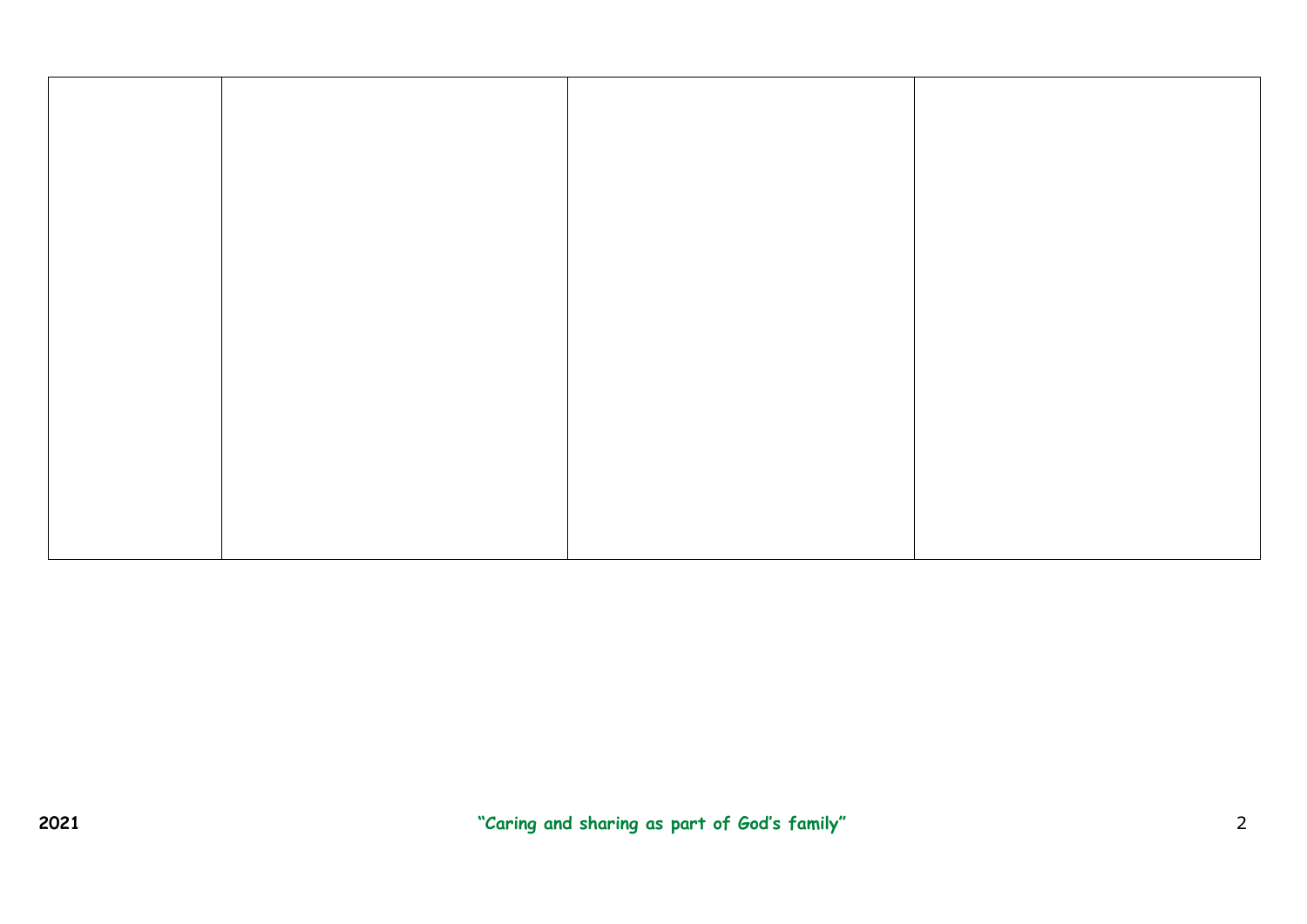| Knowledge<br>of Designers                    | Know what a designer does<br>Know the names and the products<br>of some British designers<br>Say what they like and dislike<br>about the product and the<br>designer                                                                                                                                                                                                                                                                                | Know some designers from history<br>Talk about some of the tools,<br>techniques and design used by the<br>designer                                                                                                                                                                                                                                                                                                                                                                                                                                                                                                                                                          | Know how key events and<br>$\bullet$<br>individuals have influenced the<br>world (in terms of products)<br>Compare and contrast the work of<br>$\bullet$<br>different designers (e.g. historical<br>and modern)<br>Give reasons for the decisions<br>made by the designer                                                                                                                                                                                                                                                                                                                                                                                                                                                                       |
|----------------------------------------------|-----------------------------------------------------------------------------------------------------------------------------------------------------------------------------------------------------------------------------------------------------------------------------------------------------------------------------------------------------------------------------------------------------------------------------------------------------|-----------------------------------------------------------------------------------------------------------------------------------------------------------------------------------------------------------------------------------------------------------------------------------------------------------------------------------------------------------------------------------------------------------------------------------------------------------------------------------------------------------------------------------------------------------------------------------------------------------------------------------------------------------------------------|-------------------------------------------------------------------------------------------------------------------------------------------------------------------------------------------------------------------------------------------------------------------------------------------------------------------------------------------------------------------------------------------------------------------------------------------------------------------------------------------------------------------------------------------------------------------------------------------------------------------------------------------------------------------------------------------------------------------------------------------------|
| Design<br>WHERE<br>WHY<br><b>WHEN</b><br>WHO | Think of ideas and with help can<br>put them into practice<br>Know what a design is and its<br>$\bullet$<br>purpose<br>Use pictures and words to describe<br>what they want to do (materials<br>and tools)<br>Think of ideas and with help can<br>put them into practice<br>Know what a design is and its<br>purpose<br>Use pictures and words to describe<br>$\bullet$<br>what to do (materials, techniques,<br>features-mechanics etc. and tools) | Think of ideas and plan what to do<br>next, based on what I know about<br>materials and components<br>Select the appropriate tools,<br>techniques and materials<br>Plan using specific materials and<br>explain my choice<br>Use pictures and words to describe<br>what I want to do (materials,<br>techniques, features-mechanics<br>etc. and tools)<br>Think of ideas and plan what to do<br>next, based on what is known<br>about materials and components<br>Select the appropriate tools,<br>techniques and materials<br>explaining my choices<br>Communicate my ideas using<br>labelled sketches giving reasons for<br>choices<br>Start to produce step by step plans | Use my knowledge of design<br>$\bullet$<br>designers and further research to<br>help influence my own design<br>Create models or prototypes to<br>$\bullet$<br>show aspects of my design<br>Produce step by step plans<br>$\bullet$<br>Use computer aided design<br>$\bullet$<br>Come up with solutions to<br>problems as they happen.<br>Use knowledge of design designers<br>$\bullet$<br>and further research to help<br>influence own design<br>Create models or prototypes to<br>$\bullet$<br>show aspects of my design<br>Produce step by step plans<br>$\bullet$<br>Use computer aided design<br>$\bullet$<br>Take part in technical discussions<br>about my ideas<br>Come up with solutions to<br>$\bullet$<br>problems as they happen. |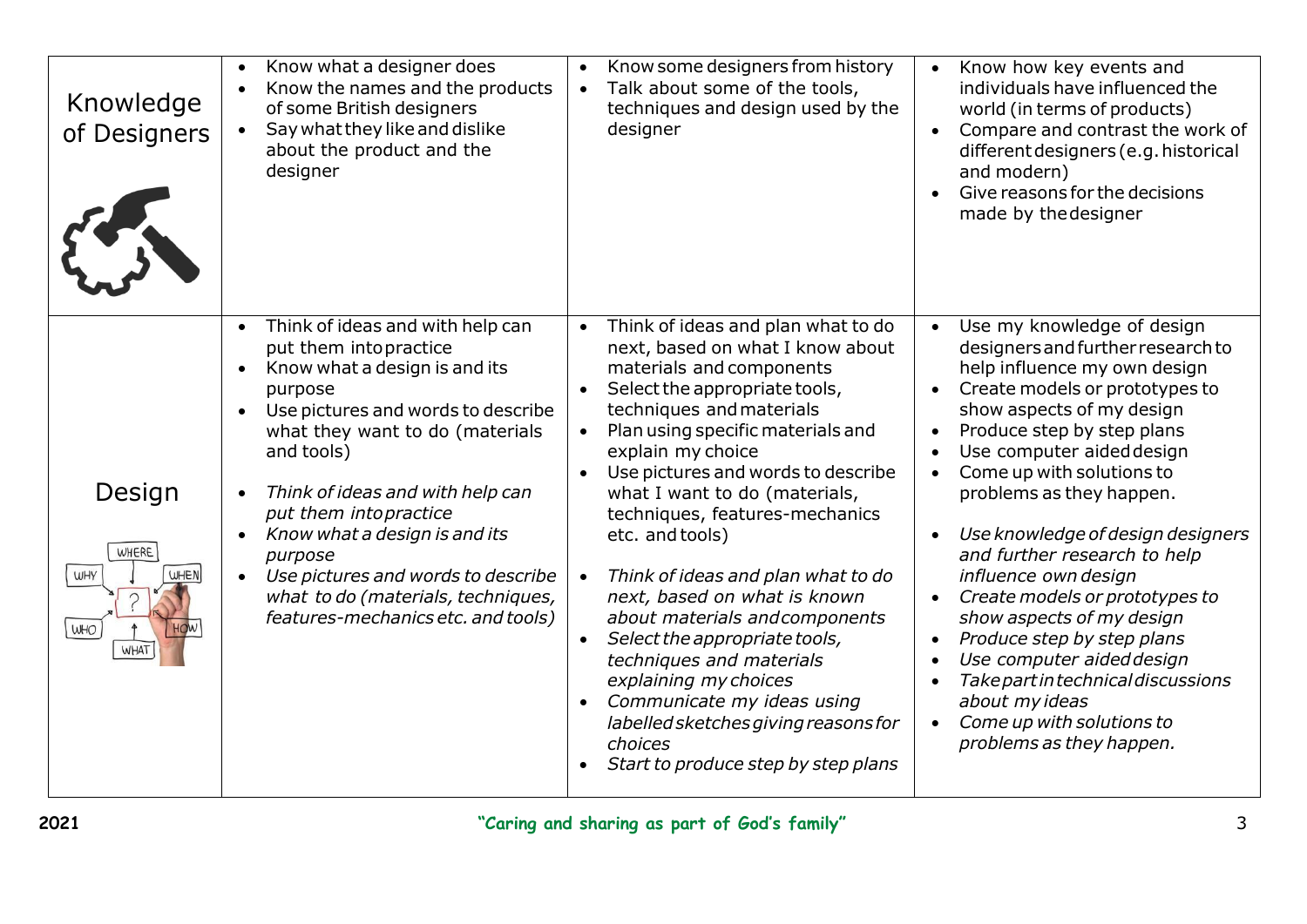| Making | Know what materials can be used<br>for my structure<br>Know what a join is and can use<br>one<br>Measure and mark out materials<br>$\bullet$<br>with care and increasing accuracy<br>Cut materials safely (scissors, junior<br>hacksaw)B<br>Be careful to make work look as<br>neat as possible<br>Find out how to make materials for<br>structure stronger (folding, rolling<br>and joining, columns and triangles) | Use appropriate materials and an<br>appropriate join<br>Measure and mark out materials<br>with care and increasing accuracy<br>(cm)<br>Use scoring and folding to shape<br>materials accurately<br>Make cuts accurately (scissors and<br>saws)<br>Make holes accurately (drill, punch)<br>Join materials to make products<br>using both permanent and<br>temporary fastenings<br>Methods of working are increasingly<br>precise aiming for a high quality<br>finish<br>Art skills to apply texture and design<br>to my products | Select from a variety of materials<br>best suited to my design<br>Measure using mm and then use<br>scoring, and folding to shape<br>materials accurately.<br>Make cuts accurately and reject<br>pieces that are not accurate and<br>improve my technique.<br>Joins are strong and stable, giving<br>extra strength to products.<br>Some joins are flexible to allow for<br>dismantling or folding.<br>Methods of working are precise so<br>that products have a high quality<br>finish.<br>Use computer programming when<br>creating a product |
|--------|----------------------------------------------------------------------------------------------------------------------------------------------------------------------------------------------------------------------------------------------------------------------------------------------------------------------------------------------------------------------------------------------------------------------|---------------------------------------------------------------------------------------------------------------------------------------------------------------------------------------------------------------------------------------------------------------------------------------------------------------------------------------------------------------------------------------------------------------------------------------------------------------------------------------------------------------------------------|------------------------------------------------------------------------------------------------------------------------------------------------------------------------------------------------------------------------------------------------------------------------------------------------------------------------------------------------------------------------------------------------------------------------------------------------------------------------------------------------------------------------------------------------|
|--------|----------------------------------------------------------------------------------------------------------------------------------------------------------------------------------------------------------------------------------------------------------------------------------------------------------------------------------------------------------------------------------------------------------------------|---------------------------------------------------------------------------------------------------------------------------------------------------------------------------------------------------------------------------------------------------------------------------------------------------------------------------------------------------------------------------------------------------------------------------------------------------------------------------------------------------------------------------------|------------------------------------------------------------------------------------------------------------------------------------------------------------------------------------------------------------------------------------------------------------------------------------------------------------------------------------------------------------------------------------------------------------------------------------------------------------------------------------------------------------------------------------------------|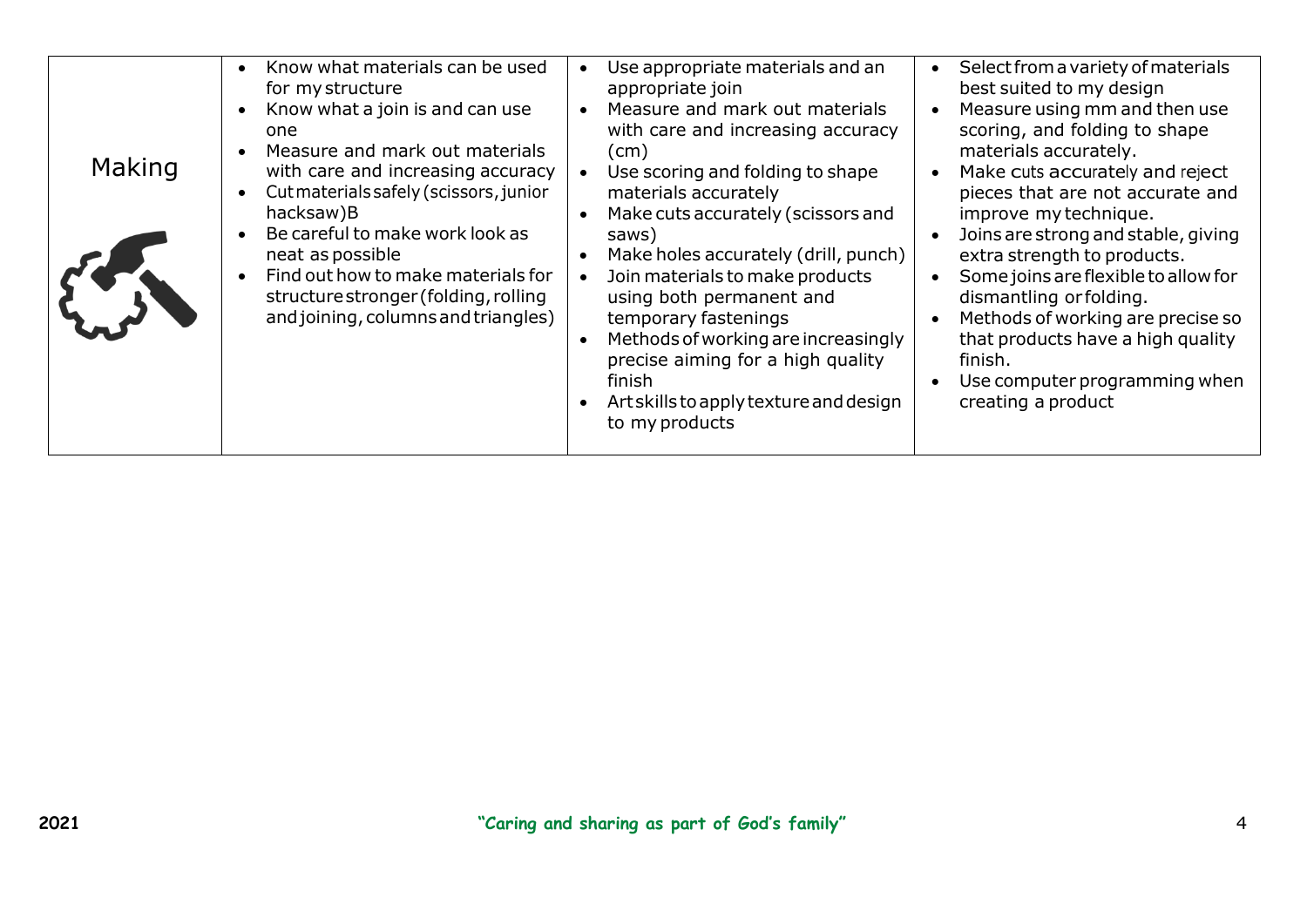| <b>Mechanics</b><br><b>COMPOS</b><br>and Electrics | Explore how moving objects work.<br>Look at wheels, axels, turning<br>mechanisms, hinges and simple<br>levers.<br>Make a product that moves using<br>a turning mechanism (e.g. wheels,<br>winding) or a lever or a hinge (to<br>make a movement) | Know the application of<br>mechanisms to create movement.<br>Combine a number of components<br>well in myproduct.<br>Use simple circuits to either<br>illuminate or create motion.<br>Make a product that uses both<br>electrical and mechanical<br>components.<br>Products have a good finish so that<br>a user will find it both useful and<br>attractive. | Choose components that can be<br>controlled by switches or by ICT<br>equipment.<br>Product is improved after testing.<br>Use science skills (resistance,<br>batteries in series or parallel,<br>variable resistance to dim lights or<br>control speed) to alter the way<br>electrical products behave.<br>Use precise electrical connections.<br>Explored mechanical movement<br>using hydraulics and pneumatics.<br>Use other DT skills to create<br>housings for my mechanical<br>components.<br>Product are well finished in a way<br>that would appeal to users |
|----------------------------------------------------|--------------------------------------------------------------------------------------------------------------------------------------------------------------------------------------------------------------------------------------------------|--------------------------------------------------------------------------------------------------------------------------------------------------------------------------------------------------------------------------------------------------------------------------------------------------------------------------------------------------------------|---------------------------------------------------------------------------------------------------------------------------------------------------------------------------------------------------------------------------------------------------------------------------------------------------------------------------------------------------------------------------------------------------------------------------------------------------------------------------------------------------------------------------------------------------------------------|
|----------------------------------------------------|--------------------------------------------------------------------------------------------------------------------------------------------------------------------------------------------------------------------------------------------------|--------------------------------------------------------------------------------------------------------------------------------------------------------------------------------------------------------------------------------------------------------------------------------------------------------------------------------------------------------------|---------------------------------------------------------------------------------------------------------------------------------------------------------------------------------------------------------------------------------------------------------------------------------------------------------------------------------------------------------------------------------------------------------------------------------------------------------------------------------------------------------------------------------------------------------------------|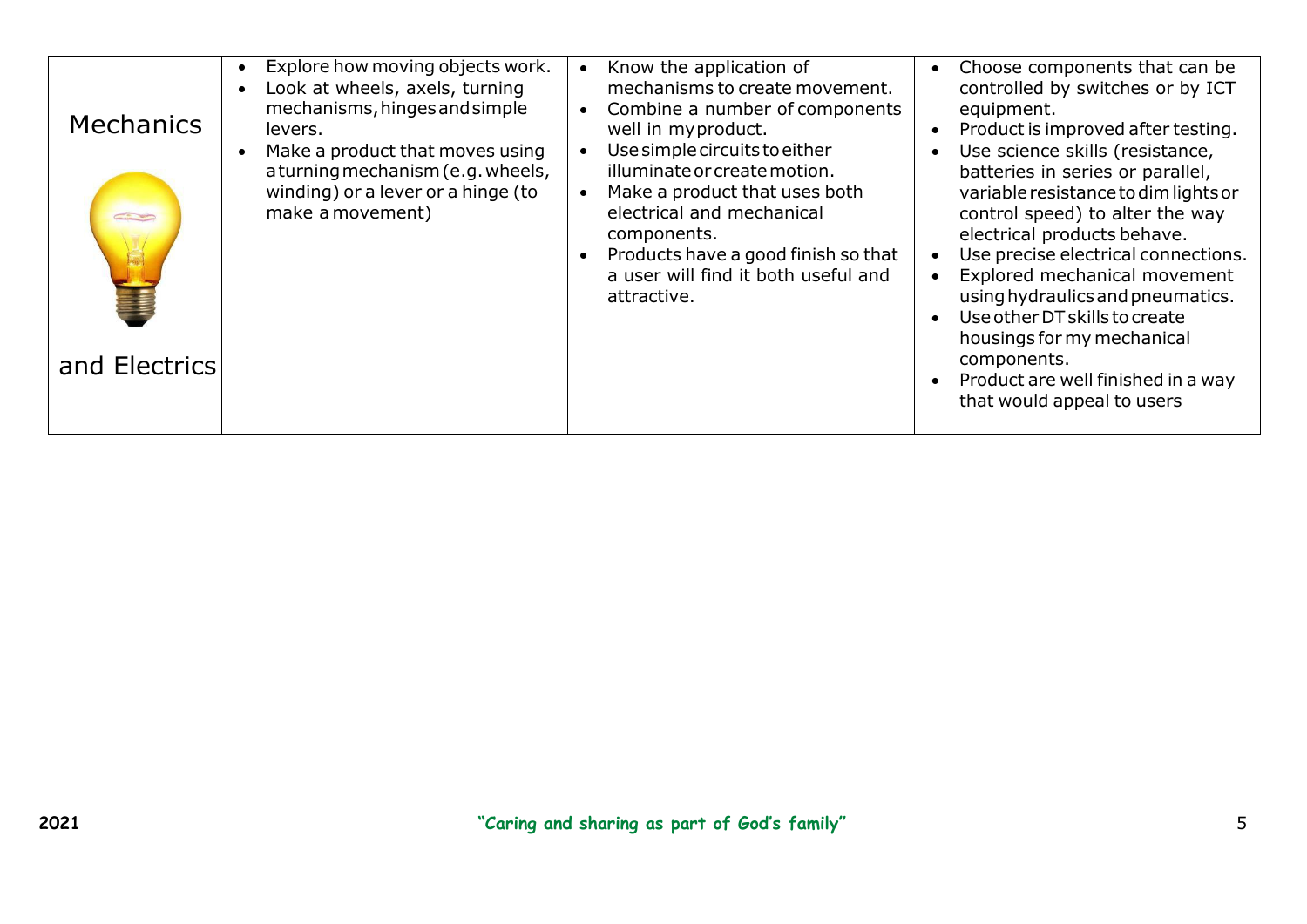| <b>Textiles</b> | Know that textiles have different<br>$\bullet$<br>properties: touch, insulation,<br>texture and waterproof. I select<br>the appropriate textile so that it<br>does the job I want it to.<br>Describe textiles by the way they<br>feel.<br>Alter a textile to make it stronger.<br>Make a product from textiles.<br>Measure, mark out and cut fabric.<br>Join fabrics using glue and running<br>stitch.<br>Make sure my work is neat and<br>tidy. | Select the appropriate textile(s) for<br>$\bullet$<br>my product.<br>Use sharp scissors accurately to cut<br>$\bullet$<br>textiles.<br>Know that the texture and other<br>$\bullet$<br>properties of materials affect<br>choice.<br>Textile work incorporates the views<br>of intended users' and for the<br>purpose.<br>Use art textiles skills such as stitching<br>to help create a product that is<br>sturdy and fit for purpose.<br>Combine materials to add strength<br>or visual appeal<br>Textile products include structural<br>changes, such as plaiting or<br>weaving to create new products<br>such as rope, belts, bracelets etc. | Products have an awareness of<br>commercial appeal.<br>Experiment with a range of<br>materials until I find the right mix of<br>affordability, appeal and<br>appropriateness for the job.<br>Combine art skills to add colour<br>$\bullet$<br>and texture to my work.<br>Mark out using patterns and<br>templates<br>Join textiles using art skills of<br>stitching, embroidering and<br>plaiting to make durable and<br>desirable products. |
|-----------------|--------------------------------------------------------------------------------------------------------------------------------------------------------------------------------------------------------------------------------------------------------------------------------------------------------------------------------------------------------------------------------------------------------------------------------------------------|------------------------------------------------------------------------------------------------------------------------------------------------------------------------------------------------------------------------------------------------------------------------------------------------------------------------------------------------------------------------------------------------------------------------------------------------------------------------------------------------------------------------------------------------------------------------------------------------------------------------------------------------|----------------------------------------------------------------------------------------------------------------------------------------------------------------------------------------------------------------------------------------------------------------------------------------------------------------------------------------------------------------------------------------------------------------------------------------------|
|-----------------|--------------------------------------------------------------------------------------------------------------------------------------------------------------------------------------------------------------------------------------------------------------------------------------------------------------------------------------------------------------------------------------------------------------------------------------------------|------------------------------------------------------------------------------------------------------------------------------------------------------------------------------------------------------------------------------------------------------------------------------------------------------------------------------------------------------------------------------------------------------------------------------------------------------------------------------------------------------------------------------------------------------------------------------------------------------------------------------------------------|----------------------------------------------------------------------------------------------------------------------------------------------------------------------------------------------------------------------------------------------------------------------------------------------------------------------------------------------------------------------------------------------------------------------------------------------|